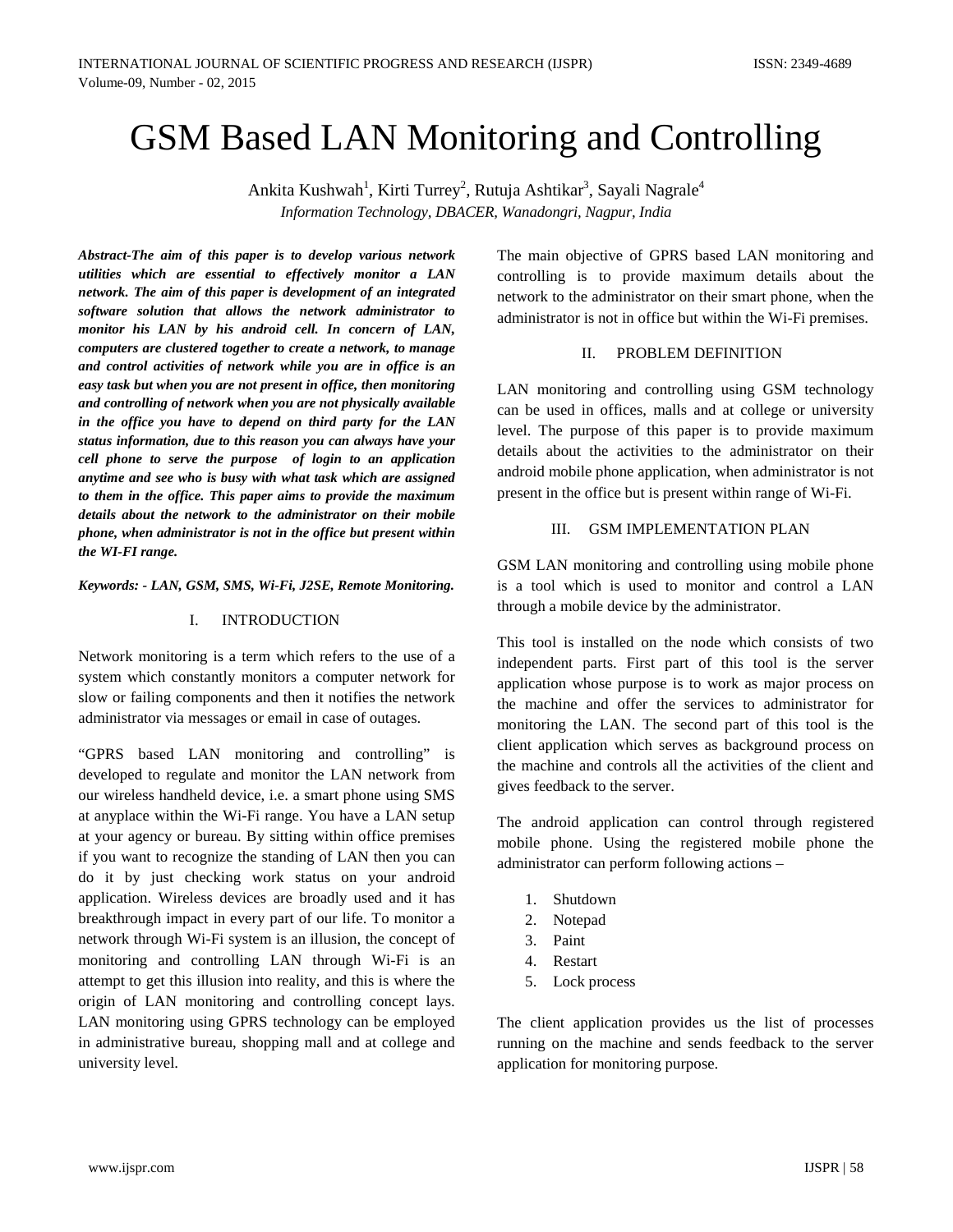# IV. FLOWCHART



## V. FEATURES CONTROLLED BY SYSTEM

## 1. Net View:

We will get the list of entire clients connected to LAN in our cell phone. We can check the latest status of the PC's by pinging every time.

## 2. Process View:

The list of all the running processes will be displayed on remote machine.

## 3. Activate Process:

Activate various processes in the server machine or any one of the client's machines.

## 4. Lock:

We can lock the client's machine if the client is performing any unrestricted work.

## 5. Pop-up Messages:

We can pop-up a message to client from cell.

## 6. Shut Down:

Shut down the client machine using mobile.

#### 7. Restart:

The client machine will restart at any time using Mobile phone.

## VI. PROPOSED SYSTEM'S ARCHITECTURE

Administrator establishes the handshake connection between the client and android application which resides in admin's phone. Administrator establishes connection with the client machine to control the activities performed by client machine. Administrator asks the client machine for the IP address which is provided by the wireless network in which both are connected.

The android application is a way of communication between the client and the administrator through his mobile phone. The client machine is having its own IP address which is provided by WIFI network in which both client and admin are connected, and then the IP address will be given to the android application. After getting an IP address the connection is established between them, so the admin can control all the processes in the client machine.



Fig.1 Architecture of mobile phone (GSM) Based LAN monitoring and controlling. Image source: IEEE paper

Administrator is provided with a GUI based application in J2ME to send command message instantly which will be displayed on their screen as pop-up message. Admin sends command to the clients like activate process (e.g. Notepad, paint, calculator), shutdown process, lock process, restart process. The administrator controls the LAN through his